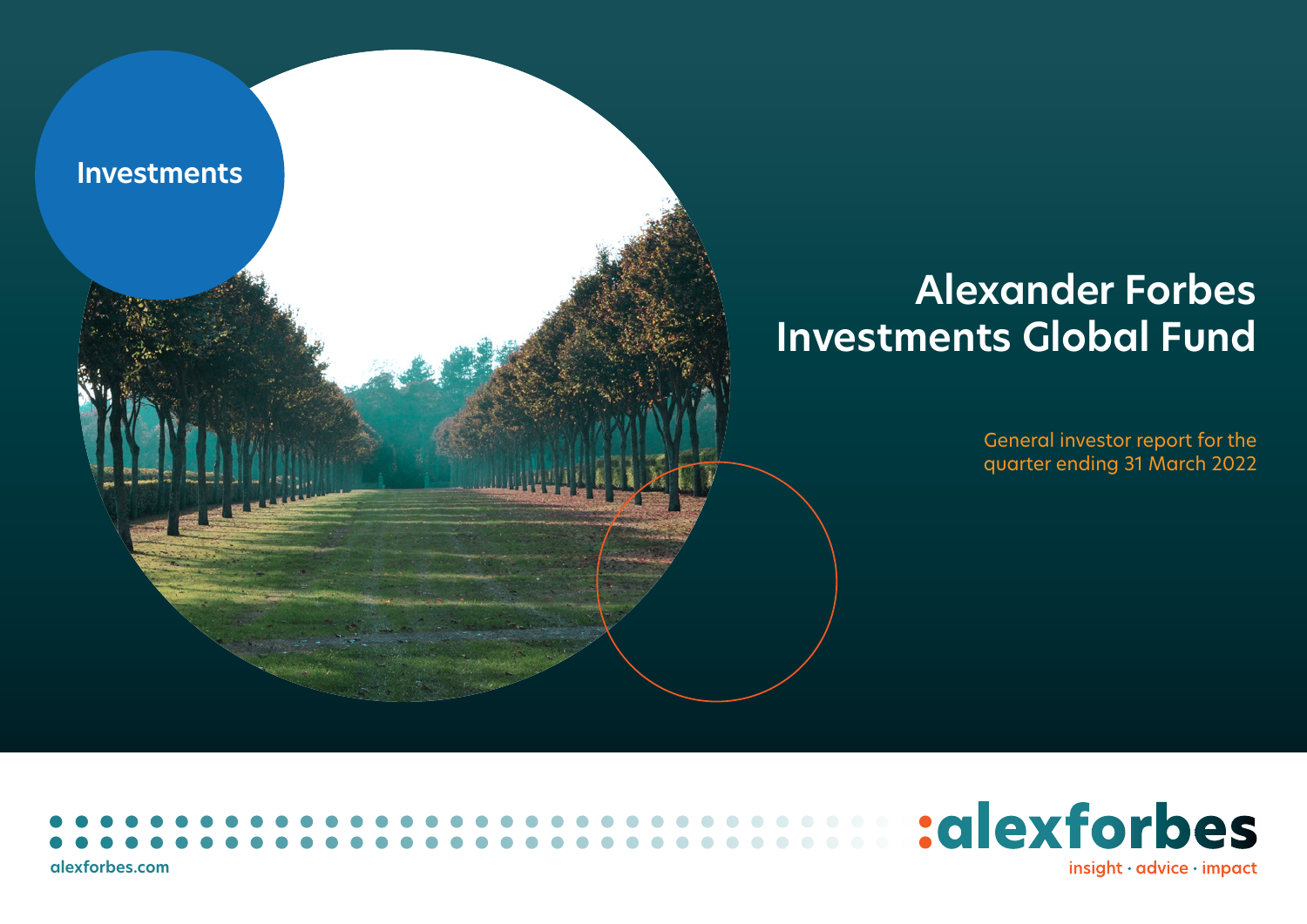|                                           | <b>Strategic Global Aggressive Fund</b> |              |                 | Strategic Global Balanced Fund |                 |              | <b>Strategic Global Conservative Fund</b> |  |  |
|-------------------------------------------|-----------------------------------------|--------------|-----------------|--------------------------------|-----------------|--------------|-------------------------------------------|--|--|
| Number of participatory interests (units) | A class                                 | D class      | A class         | D class                        | <b>B2</b> class | A class      | <b>D</b> class                            |  |  |
|                                           | 1 214 359.1028                          | 296 511.1261 | 48 321 350.2184 | 16 393 324.3723                | 50403.6080      | 1029120.6041 | 1993952.4566                              |  |  |
| Net asset value (NAV) per participatory   | A class                                 | D class      | A class         | D class                        | <b>B2</b> class | A class      | <b>D</b> Class                            |  |  |
| interest                                  | <b>USD 2.1741</b>                       | USD 2.0511   | USD 2.0977      | <b>USD 1.9495</b>              | USD 1.5872      | USD 1.5020   | USD 1.4171                                |  |  |

## **Total expense ratio and transaction costs breakdown Period (rolling one year) - 1 April 2021 to 31 March 2022\***

| Total expense ratio (TER) <sup>1</sup><br>Transaction costs (TC) <sup>2</sup><br>Total investment charge (TIC) <sup>3</sup> | A class<br>1.30%<br>0.00%<br>1.30% |                                                                                                                                                                                                                                                                                                   | <b>D</b> class<br>2.05%<br>0.00%<br>2.05% |          | <b>A</b> class<br>1.33%<br>0.00%<br>1.33%                                                                                                                          | <b>D</b> class<br>2.08%<br>0.00%<br>2.08% |                           | <b>B2</b> class<br>1.18% <sup>4</sup><br>0.00% <sup>4</sup><br>1.18% | <b>A</b> class<br>1.22%<br>0.00%<br>1.22%                                                                                                                                 |                            | <b>D</b> class<br>1.97%<br>0.00%<br>1.97% |          |
|-----------------------------------------------------------------------------------------------------------------------------|------------------------------------|---------------------------------------------------------------------------------------------------------------------------------------------------------------------------------------------------------------------------------------------------------------------------------------------------|-------------------------------------------|----------|--------------------------------------------------------------------------------------------------------------------------------------------------------------------|-------------------------------------------|---------------------------|----------------------------------------------------------------------|---------------------------------------------------------------------------------------------------------------------------------------------------------------------------|----------------------------|-------------------------------------------|----------|
| <b>Analysis of the portfolio</b>                                                                                            | benchmark.                         | The portfolio is meeting its policy objectives. A,<br>D and B2 classes have delivered positive returns<br>since inception, but have underperformed the                                                                                                                                            |                                           |          | The portfolio is meeting its policy objectives. The A, B2<br>and D classes have delivered positive returns since<br>inception and have outperformed the benchmark. |                                           |                           |                                                                      | The portfolio is meeting its policy objectives.<br>The A and D classes have both delivered positive<br>returns since inception, but have underperformed<br>the benchmark. |                            |                                           |          |
| <b>Statement of changes in portfolio</b><br>composition                                                                     | <b>Changes</b>                     | Changes<br>No changes were made to the underlying<br>No changes were made to the underlying managers,<br>managers, benchmark, investment policy, charges<br>benchmark, investment policy, charges or name of the<br>or name of the portfolio during the quarter.<br>portfolio during the quarter. |                                           |          | <b>Changes</b><br>No changes were made to the underlying<br>managers, benchmark, investment policy, charges<br>or name of the portfolio during the quarter.        |                                           |                           |                                                                      |                                                                                                                                                                           |                            |                                           |          |
|                                                                                                                             | previous quarter:                  | The asset allocation changed as follows from the                                                                                                                                                                                                                                                  |                                           |          | The asset allocation changed as follows from the<br>previous quarter:                                                                                              |                                           |                           |                                                                      | The asset allocation changed as follows from the<br>previous quarter:                                                                                                     |                            |                                           |          |
|                                                                                                                             | <b>Asset allocation</b>            |                                                                                                                                                                                                                                                                                                   |                                           |          | <b>Asset allocation</b>                                                                                                                                            |                                           |                           |                                                                      | <b>Asset allocation</b>                                                                                                                                                   |                            |                                           |          |
|                                                                                                                             |                                    | <b>Previous</b><br>quarter                                                                                                                                                                                                                                                                        | Current<br>quarter                        | Variance |                                                                                                                                                                    | <b>Previous</b><br>quarter                | <b>Current</b><br>quarter | <b>Variance</b>                                                      |                                                                                                                                                                           | <b>Previous</b><br>quarter | <b>Current</b><br>quarter                 | Variance |
|                                                                                                                             | Equity excl                        | 72.51%                                                                                                                                                                                                                                                                                            | 70.71%                                    | $-1.80%$ | Equity excl Prop.                                                                                                                                                  | 57.26%                                    | 55.23%                    | $-2.02%$                                                             | <b>Equity excl</b>                                                                                                                                                        | 31.16%                     | 31.38%                                    | 0.22%    |
|                                                                                                                             | Prop.                              |                                                                                                                                                                                                                                                                                                   |                                           |          | Property                                                                                                                                                           | 10.22%                                    | 10.30%                    | 0.08%                                                                | Prop.                                                                                                                                                                     |                            |                                           |          |
|                                                                                                                             | Property                           | 11.26%                                                                                                                                                                                                                                                                                            | 11.43%                                    | 0.18%    | <b>Bonds</b>                                                                                                                                                       | 13.88%                                    | 16.96%                    | 3.08%                                                                | Property                                                                                                                                                                  | 6.47%                      | 6.52%                                     | 0.05%    |
|                                                                                                                             | <b>Bonds</b>                       | 8.34%                                                                                                                                                                                                                                                                                             | 8.53%                                     | 0.19%    | Cash                                                                                                                                                               | 18.64%                                    | 17.51%                    | $-1.14%$                                                             | <b>Bonds</b>                                                                                                                                                              | 24.53%                     | 27.26%                                    | 2.73%    |
|                                                                                                                             | Cash                               | 7.89%                                                                                                                                                                                                                                                                                             | 9.33%                                     | 1.44%    | Commodities                                                                                                                                                        | 0.00%                                     | 0.00%                     | 0.00%                                                                | Cash                                                                                                                                                                      | 37.83%                     | 34.84%                                    | $-2.99%$ |
|                                                                                                                             | <b>Commodities</b>                 | 0.00%                                                                                                                                                                                                                                                                                             | 0.00%                                     | 0.00%    | <b>Total</b>                                                                                                                                                       | 100.00%                                   | 100.00%                   | 0.00%                                                                | Commodities                                                                                                                                                               | 0.00%                      | 0.00%                                     | 0.00%    |
|                                                                                                                             | <b>Total</b>                       | 100.00%                                                                                                                                                                                                                                                                                           | 100.00%                                   | 0.00%    |                                                                                                                                                                    |                                           |                           |                                                                      | <b>Total</b>                                                                                                                                                              | 100.00%                    | 100.00%                                   | 0.00%    |

| Minimum disclosure document link |  | ww.alexanderforbesinvestments.co.je/<br>-ownloadCentre/FundFactSheets | www.alexanderforbesinvestments.co.je/<br>DownloadCentre/FundFactSheets } |
|----------------------------------|--|-----------------------------------------------------------------------|--------------------------------------------------------------------------|
|----------------------------------|--|-----------------------------------------------------------------------|--------------------------------------------------------------------------|

1. Total expense ratio (TER): The percentage of the value of the portfolio that was incurred as expenses relating to the administration (charges, levies and fees) of the portfolio. TER is calculated over a rolling one-year period (or since inception, where applicable), to the most recent calendar month. A higher TER does not necessarily imply a good return. The current TER may not necessarily be an accurate indication of future TERs.

**2. Transaction costs (TC):** The percentage of the value of the portfolio that was incurred as costs relating to the buying and selling of the assets underlying the portfolio. Transaction costs are a necessary cost in administering the portfolio and impacts portfolio returns. It should not be considered in isolation, as returns may be impacted by many other factors over time, including market returns, the type of financial product, the investment decisions of the investment manager and the TER. Calculations are based on actual data where possible and best estimates where actual data is not available.

**3. Total investment charge (TIC):** The percentage of the portfolio that was incurred as costs relating to the investment of the portfolio. It is the sum of the TER and TC.

**4**. The TER and TC cannot be determined accurately, because of the short life span of the class fund. Calculations are based on actual data, where possible, and best estimates where actual data is not available.

\*With effect from the period ending 30 June 2018, the charges are calculated for the latest rolling one-year period. Historically, they were calculated for the annualised, rolling three-year period.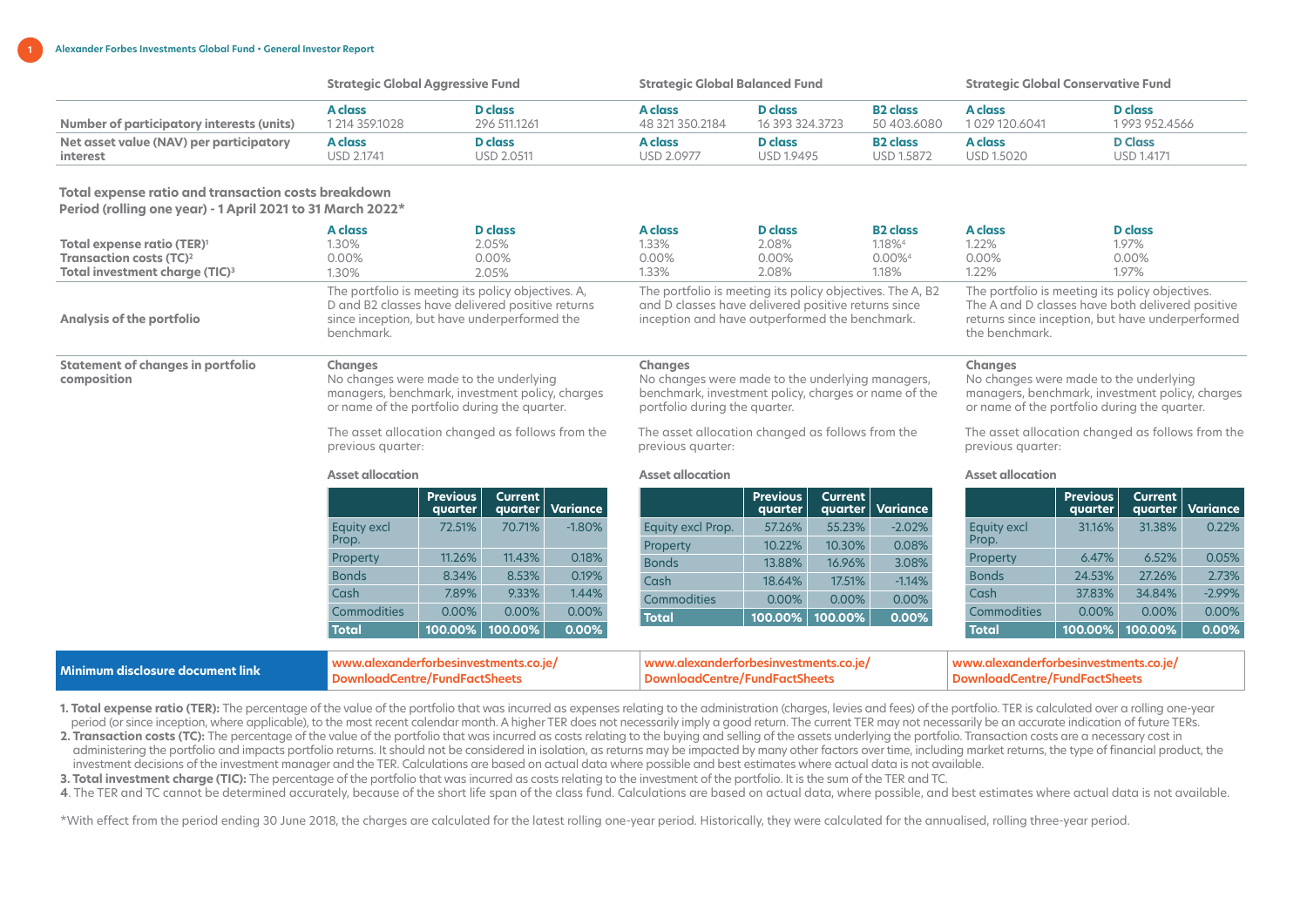**2 Alexander Forbes Investments Global Fund • General Investor Report**

|                                           | <b>Strategic Global Equity Fund</b> |                |                 | <b>Strategic Global Moderate Fund</b> |                   | <b>Strategic Sterling Liquidity Fund</b> |  |
|-------------------------------------------|-------------------------------------|----------------|-----------------|---------------------------------------|-------------------|------------------------------------------|--|
| Number of participatory interests (units) | A class                             | <b>D</b> class | <b>B2</b> class | A class                               | <b>D</b> class    | A class                                  |  |
|                                           | 1016 673.8494                       | 435 231.7372   | 785.4353        | 1 998 005.1176                        | 6463580.8649      | 617 353.0359                             |  |
| Net asset value (NAV) per participatory   | A class                             | <b>D</b> class | <b>B2</b> class | A class                               | <b>D</b> class    | A class                                  |  |
| interest                                  | USD 39.0126                         | USD 37.5196    | USD 40.9687     | USD 1.7994                            | <b>USD 1.6973</b> | GBP 13.9001                              |  |

**Total expense ratio and transaction costs breakdown**

**Period (rolling one year) - 1 April 2021 to 31 March 2022\***

**Analysis of the portfolio**

**composition**

**Statement of changes in portfolio** 

|                                            | A class | J class . | <b>B2</b> class      | A class | D class | A class |
|--------------------------------------------|---------|-----------|----------------------|---------|---------|---------|
| Total expense ratio (TER) <sup>1</sup>     | .30%    | .80%      | $.15\%$ <sup>4</sup> | .22%    | .97%    | 0.44%   |
| Transaction costs $(TC)^2$                 | J.00%   | 0.00%     | $0.00\%4$            | 0.00%   | 0.00%   | 0.00%   |
| Total investment charge (TIC) <sup>3</sup> | .30%    | .80%      | 1.15%                | .22%    | .97%    | 0.44%   |

The portfolio is meeting its policy objectives. The A, B2 and D classes have delivered positive returns since inception, but have underperformed the benchmark.

No changes were made to the underlying managers, benchmark, investment policy, charges or name of the

The asset allocation changed as follows from the

**Changes**

portfolio during the quarter.

previous quarter:

The portfolio is meeting its policy objectives. The A and D classes have both delivered positive returns since inception, but have underperformed the benchmark.

The portfolio is meeting its policy objectives. The A class has delivered a positive return since inception, but has underperformed the benchmark.

the portfolio during the quarter.

No changes were made to the underlying managers, benchmark, investment policy, charges or name of

The asset allocation changed as follows from the

**Changes**

previous quarter:

#### **Changes**

No changes were made to the underlying managers, benchmark, investment policy, charges or name of the portfolio during the quarter.

The asset allocation changed as follows from the previous quarter:

#### **Asset allocation Asset allocation Asset allocation**

|                    | <b>Previous</b><br>quarter | Current  <br>quarter | Variance |              | Previous<br>quarter | Current | quarter   Variance |              | <b>Previous</b><br>quarter | Current  | quarter   Variance |
|--------------------|----------------------------|----------------------|----------|--------------|---------------------|---------|--------------------|--------------|----------------------------|----------|--------------------|
| Equity excl Prop.  | 95.17%                     | 93.54%               | $-1.62%$ | Equity excl  | 50.81%              | 49.15%  | $-1.66%$           | Equity excl  | 0.00%                      | $0.00\%$ | 0.00%              |
| Property           | 2.12%                      | 1.90%                | $-0.23%$ | Prop.        |                     |         |                    | Prop.        |                            |          |                    |
| <b>Bonds</b>       | 0.00%                      | 0.00%                | 0.00%    | Property     | 9.18%               | 9.29%   | 0.11%              | Property     | 0.00%                      | $0.00\%$ | 0.00%              |
| Cash               | 2.71%                      | 4.56%                | 1.85%    | <b>Bonds</b> | 17.99%              | 21.41%  | 3.42%              | <b>Bonds</b> | 0.00%                      | 0.00%    | 0.00%              |
| <b>Commodities</b> | 0.00%                      | 0.00%                | $0.00\%$ | Cash         | 22.02%              | 20.15%  | $-1.87%$           | Cash         | 100.00%                    | 100.00%  | 0.00%              |
|                    |                            |                      |          | Commodities  | 0.00%               | 0.00%   | 0.00%              | Commodities  | 0.00%                      | 0.00%    | 0.00%              |
| <b>Total</b>       | 100.00%                    | 100.00%              | 0.00%    |              |                     |         |                    |              |                            |          |                    |
|                    |                            |                      |          | <b>Total</b> | 100.00%             | 100.00% | 0.00%              | Total        | 100.00%                    | 100.00%  | 0.00%              |

| Minimum disclosure document link | www.alexanderforbesinvestments.co.ie | www.alexanderforbesinvestments |  |
|----------------------------------|--------------------------------------|--------------------------------|--|
|                                  | vnloadCentre/FundFac                 | .centre/*                      |  |

1. Total expense ratio (TER): The percentage of the value of the portfolio that was incurred as expenses relating to the administration (charges, levies and fees) of the portfolio. TER is calculated over a rolling one-year (or since inception, where applicable), to the most recent calendar month. A higher TER does not necessarily imply a good return. The current TER may not necessarily be an accurate indication of future TERs.

**2. Transaction costs (TC):** The percentage of the value of the portfolio that was incurred as costs relating to the buying and selling of the assets underlying the portfolio. Transaction costs are a necessary cost in administering the portfolio and impacts portfolio returns. It should not be considered in isolation, as returns may be impacted by many other factors over time, including market returns, the type of financial product, the investment decisions of the investment manager and the TER. Calculations are based on actual data where possible and best estimates where actual data is not available.

**3. Total investment charge (TIC):** The percentage of the portfolio that was incurred as costs relating to the investment of the portfolio. It is the sum of the TER and TC.

**4**. The TER and TC cannot be determined accurately, because of the short life span of the class fund. Calculations are based on actual data, where possible, and best estimates where actual data is not available.

\*With effect from the period ending 30 June 2018, the charges are calculated for the latest rolling one-year period. Historically, they were calculated for the annualised, rolling three-year period.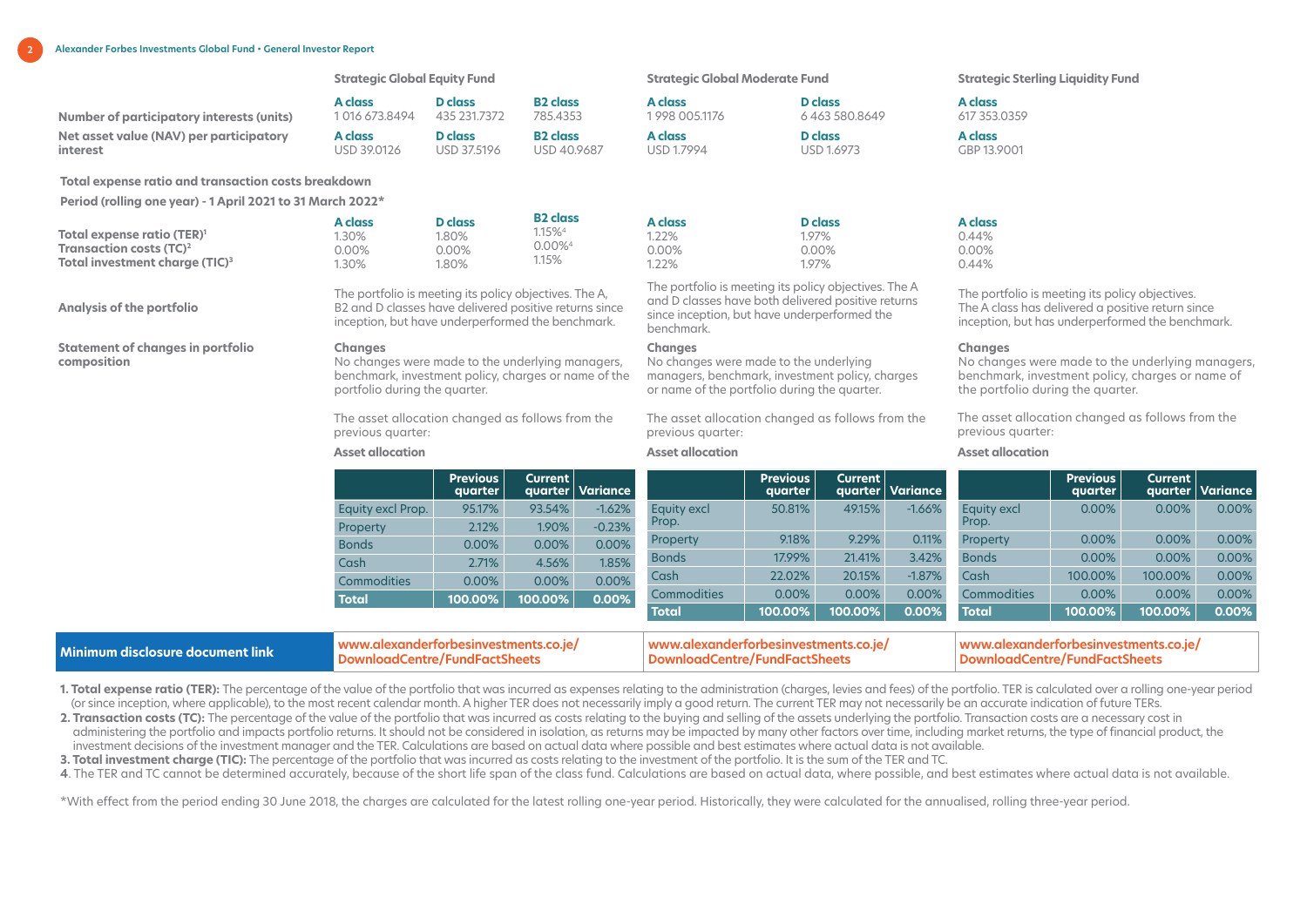**Strategic U.S. Dollar Liquidity Fund**

#### **A class**  68 806.8077

**Number of participatory interests (units)**

**Net asset value (NAV) per participatory interest** 

**A class**  USD 12.7601

**Total expense ratio and transaction costs breakdown** 

**Period (rolling one year) - 1 April 2021 to 31 March 2022\***

**Total expense ratio (TER)1 Transaction costs (TC)2 Total investment charge (TIC)3**

**Analysis of the portfolio**

**A class** 0.47% 0.00%

0.47%

The portfolio is meeting its policy objectives. The A class has delivered a positive return since inception, but has underperformed the benchmark.

#### **Statement of changes in portfolio composition Changes**

No changes were made to the underlying managers, benchmark, investment policy, charges or name of the portfolio during the quarter.

The asset allocation changed as follows from the previous quarter:

#### **Asset allocation**

|                             | <b>Previous</b><br>quarter | <b>Current</b> | quarter Variance |
|-----------------------------|----------------------------|----------------|------------------|
| <b>Equity excl</b><br>Prop. | 0.00%                      | 0.00%          | 0.00%            |
| Property                    | 0.00%                      | 0.00%          | 0.00%            |
| <b>Bonds</b>                | 0.00%                      | 0.00%          | 0.00%            |
| Cash                        | 100.00%                    | 100.00%        | 0.00%            |
| Commodities                 | 0.00%                      | 0.00%          | 0.00%            |
| <b>Total</b>                | 100.00%                    | 100.00%        | 0.00%            |

Figures in the report may not add up due to rounding of decimals.

## **Minimum disclosure document link www.alexanderforbesinvestments.co.j[e/DownloadCentre/FundFactSheets](https://sa.investmentsolutions.co.za/Jersey/DownloadCentre/FundFactSheets)**

1. Total expense ratio (TER): The percentage of the value of the portfolio that was incurred as expenses relating to the administration (charges, levies and fees) of the portfolio. TER is calculated over a rolling one-year period (or since inception, where applicable), to the most recent calendar month. A higher TER does not necessarily imply a good return. The current TER may not necessarily be an accurate indication of future TERs.

**2. Transaction costs (TC):** The percentage of the value of the portfolio that was incurred as costs relating to the buying and selling of the assets underlying the portfolio. Transaction costs are a necessary cost in administering the portfolio and impacts portfolio returns. It should

not be considered in isolation, as returns may be impacted by many other factors over time, including market returns, the type of financial product, the investment decisions of the investment manager and the TER. Calculations are based on actual data where possible and

best estimates where actual data is not available.

**3. Total investment charge (TIC):** The percentage of the portfolio that was incurred as costs relating to the investment of the portfolio. It is the sum of the TER and TC.

**4**. The TER and TC cannot be determined accurately, because of the short life span of the class fund. Calculations are based on actual data, where possible, and best estimates where actual data is not available.

\*With effect from the period ending 30 June 2018, the charges are calculated for the latest rolling one-year period. Historically, they were calculated for the annualised, rolling three-year period.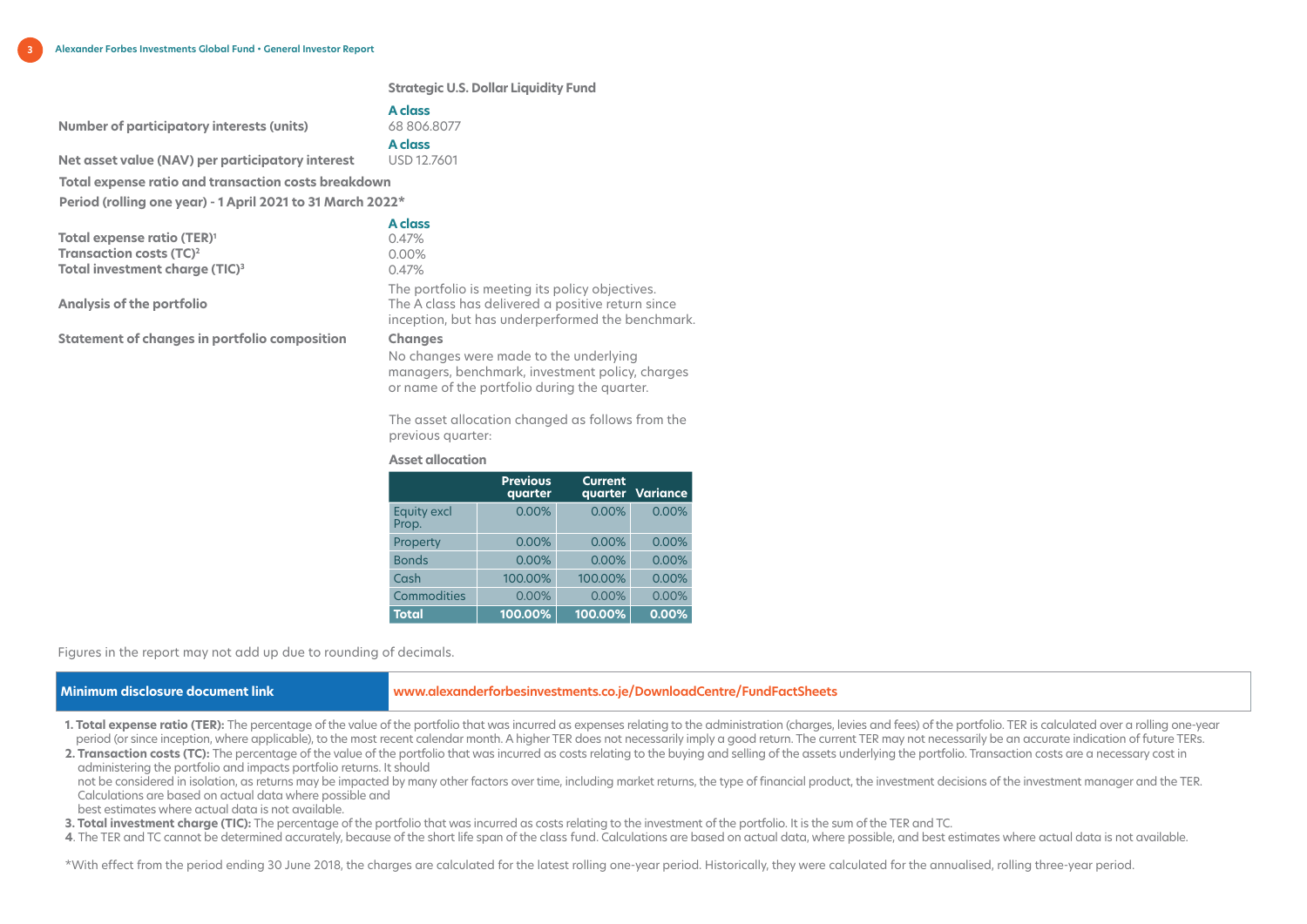## **Disclaimer**

This document is for information purposes only and the information in this document is not advice, as defined in the Financial Advisory and Intermediary Services Act (No. 37 of 2002). This document does not form part of the Alexander Forbes Investments Global Fund (the fund) prospectus, and is not an invitation to subscribe for participatory interests (units) in the fund or in any of its class funds. The prospectus is available upon request from Alexander Forbes Investments Jersey Limited (the manager). The matters set out herein should not be relied upon for the purposes of making an investment in the fund. The fund is an open-ended collective investment scheme, which was established in Jersey on 28 April 1997 as an unclassified fund. Unclassified funds are not covered by the Compensation for Investors (Jersey) Regulations 1988. The fund is an unregulated collective investment scheme in the UK and its promotion in the UK is restricted by the Financial Services Act 1986. The fund is a foreign collective investment scheme approved to solicit investments from members of the South African public, in terms of section 65 of the Collective Investment Schemes Control Act (No. 45 of 2002). At the time of publication, the information in this document was correct. However, the information is subject to change. South African Investors should review the **[SCHEDULE OF SIMILARITIES AND DIFFERENCES](https://www.alexanderforbesinvestments.co.je/Documentation/DownloadFile?mappingName=IsJersey&fileName=SGF_Similarities_and_Differences.pdf)** (the schedule), reflecting the key differences and similarities between the regulations applicable to the fund, and those applicable to South African registered collective investment schemes.

# **Risks (portfolio specific)**

**Derivatives:** There is no assurance that a portfolio's use of a derivative strategy will succeed. A portfolio's management may employ a sophisticated risk management process, to oversee and manage derivative exposures within a portfolio, but the use of derivative instruments may involve risks different from, and, in certain cases, greater than, the risks presented by the securities from which they are derived.

**Exposure to foreign securities:** Foreign securities within portfolios may have additional material risks, depending on the specific risks affecting that country, such as: potential constraints on liquidity and the repatriation of funds; macroeconomic risks; political risks; foreign exchange risks; tax risks; settlement risks; and potential limitations on the availability of market information. Fluctuations or movements in exchange rates may cause the value of underlying international investments to go up or down. Investors are reminded that an investment in a currency other than their own may expose them to a foreign exchange risk.

**Fund of funds:** A fund of funds is a portfolio that invests in portfolios of collective investment schemes (unit trusts) that levy their own charges, which could result in a higher fee structure for the fund of funds.

**Feeder funds:** A feeder fund is a portfolio that invests in a single portfolio of a collective investment scheme, which levies its own charges and which could result in a higher fee structure for the feeder fund.

**Drawdown:** The potential magnitude of loss - the largest peak-to-trough decline in returns over the period, also known as the maximum drawdown.

**Liquidity:** The risk that a given security or asset cannot be traded quickly enough in the market to prevent a loss (or make the required profit).

**Equities:** The value of equities may vary according to company profits and future prospects, as well as more general market factors. In the event of a company default, the owners of their equity rank last in terms of any financial payment from that company.

**Bonds:** The value of fixed income investments (e.g. bonds) tends to decrease when interest rates and/or inflation rises. Bonds issued by major governments and companies, will be more stable than those issued by emerging markets or smaller corporate issuers. If an issuer experiences financial difficulty, there may be a risk to some, or all, of the capital invested. Any historical or current yields quoted should not be considered reliable indicators of future performance.

For a detailed description of these risks, and other risks that are relevant to the portfolio, please refer to the **[PROSPECTUS](https://www.alexanderforbesinvestments.co.je/Documentation/DownloadFile?mappingName=IsJersey&fileName=Prospectus.pdf)**.

# **General disclosure**

Collective investment schemes (unit trusts) are generally medium-term to long-term investments. The value of participatory interests (units) may go down as well as up. Past performance is not necessarily a guide to future performance. Collective investment schemes are traded at ruling prices and can engage in borrowing and scrip lending (i.e. borrowing and lending assets). The manager does not provide any guarantee, either with respect to the capital or the return of a portfolio. Any forecasts and/or commentary in this document are not guaranteed to occur. Different classes of participatory interests apply to these portfolios and are subject to different fees and charges. A **[SCHEDULE OF FEES AND CHARGES](https://www.alexanderforbesinvestments.co.je/Documentation/DownloadFile?mappingName=IsJersey&fileName=SGFFees_and_Charges.pdf)** and maximum commissions is available on request from the manager or click on the name to download the document. Forward pricing is used.

# **Specific disclosures**

#### **Income distribution**

This fund is an accumulation fund and does not distribute income.

#### **Redemptions**

If you disinvest from a class fund soon after you invested in the class fund, the charges you have paid may be more than the growth on the investment. Should this happen, you will not receive the full value of your original investment amount.

#### **Prices**

**[PRICES](https://www.alexanderforbesinvestments.co.je/DownloadCentre/DailyUnitPrices)** are published daily on our website.

#### **Performance fees**

Performance fees are not levied on the portfolio.

### **Valuation and transaction cut-off times**

The valuation point is close of business in all financial markets on the subscription day. The subscription price will be available at 16:30 Jersey time on the following subscription day. The manager must receive correctly completed application forms and notification of deposits before 11:00 Jersey time for the investment instruction to be carried out on that day. If received after the applicable cut-off time, the manager will invest the money at the unit price of the following day. The 11:00 cut-off time also applies to redemptions and switches.